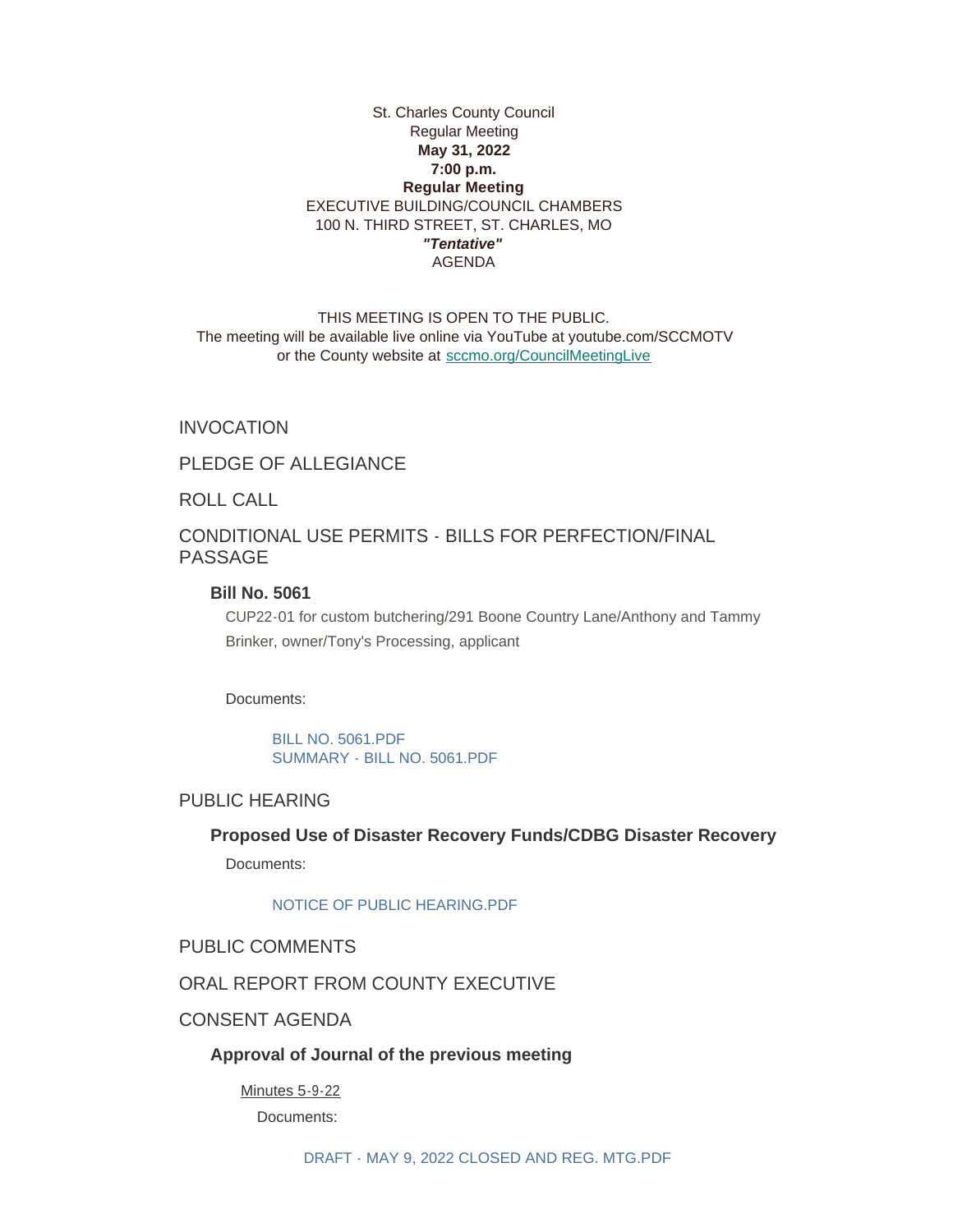#### Vote Disclosure

Documents:

#### [MAY 9, 2022 VOTE DISCLOSURE.PDF](https://www.sccmo.org/AgendaCenter/ViewFile/Item/10988?fileID=32788)

#### **Approval of Purchases**

#### Parks and Recreation

The Park at New Melle Lakes - Maintenance Building (re-bid)/Aspire Construction Services, LLC/\$836,600.00

#### Documents:

#### [BID - THE PARK AT NEW MELLE LAKES - MAINT. BLDG.PDF](https://www.sccmo.org/AgendaCenter/ViewFile/Item/10949?fileID=32392) [SUMMARY - THE PARK AT NEW MELLE LAKES - MAINT. BLDG..PDF](https://www.sccmo.org/AgendaCenter/ViewFile/Item/10949?fileID=32393)

## Parks and Recreation Brush Chipper (1qty.)/Vermeer Midwest/\$77,473.00

Documents:

#### [BID - BRUSH CHIPPER.PDF](https://www.sccmo.org/AgendaCenter/ViewFile/Item/10957?fileID=32478) [SUMMARY - BRUSH CHIPPER.PDF](https://www.sccmo.org/AgendaCenter/ViewFile/Item/10957?fileID=32479)

#### Highway

CCTV Sewer Inspection Truck/E J Equipment/\$411,652.00

#### Documents:

## [BID - CCTV SEWER INSPECTION TRUCK.PDF](https://www.sccmo.org/AgendaCenter/ViewFile/Item/10958?fileID=32480) [SUMMARY - CCTV SEWER INSPECTION TRUCK.PDF](https://www.sccmo.org/AgendaCenter/ViewFile/Item/10958?fileID=32481)

## Highway

Motor Grader/Fabick Cat/\$291,255.00

#### Documents:

## [BID - MOTOR GRADER.PDF](https://www.sccmo.org/AgendaCenter/ViewFile/Item/10960?fileID=32484) [SUMMARY - MOTOR GRADER.PDF](https://www.sccmo.org/AgendaCenter/ViewFile/Item/10960?fileID=32485)

#### Highway

Central School Rd. and St. Peters Howell Rd. Traffic Flow Improvements/NBWest Contracting Co./\$1,559,141.00

#### Documents:

[BID - CENTRAL SCHOOL RD. AND ST. PETERS HOWELL RD.](https://www.sccmo.org/AgendaCenter/ViewFile/Item/10961?fileID=32789)  TRAFFIC FLOW IMPROVEMENTS.PDF [SUMMARY - CENTRAL SCHOOL RD AND ST. PETERS HOWELL RD.](https://www.sccmo.org/AgendaCenter/ViewFile/Item/10961?fileID=32790)  TRAFFIC FLOW IMPROVEMENTS.PDF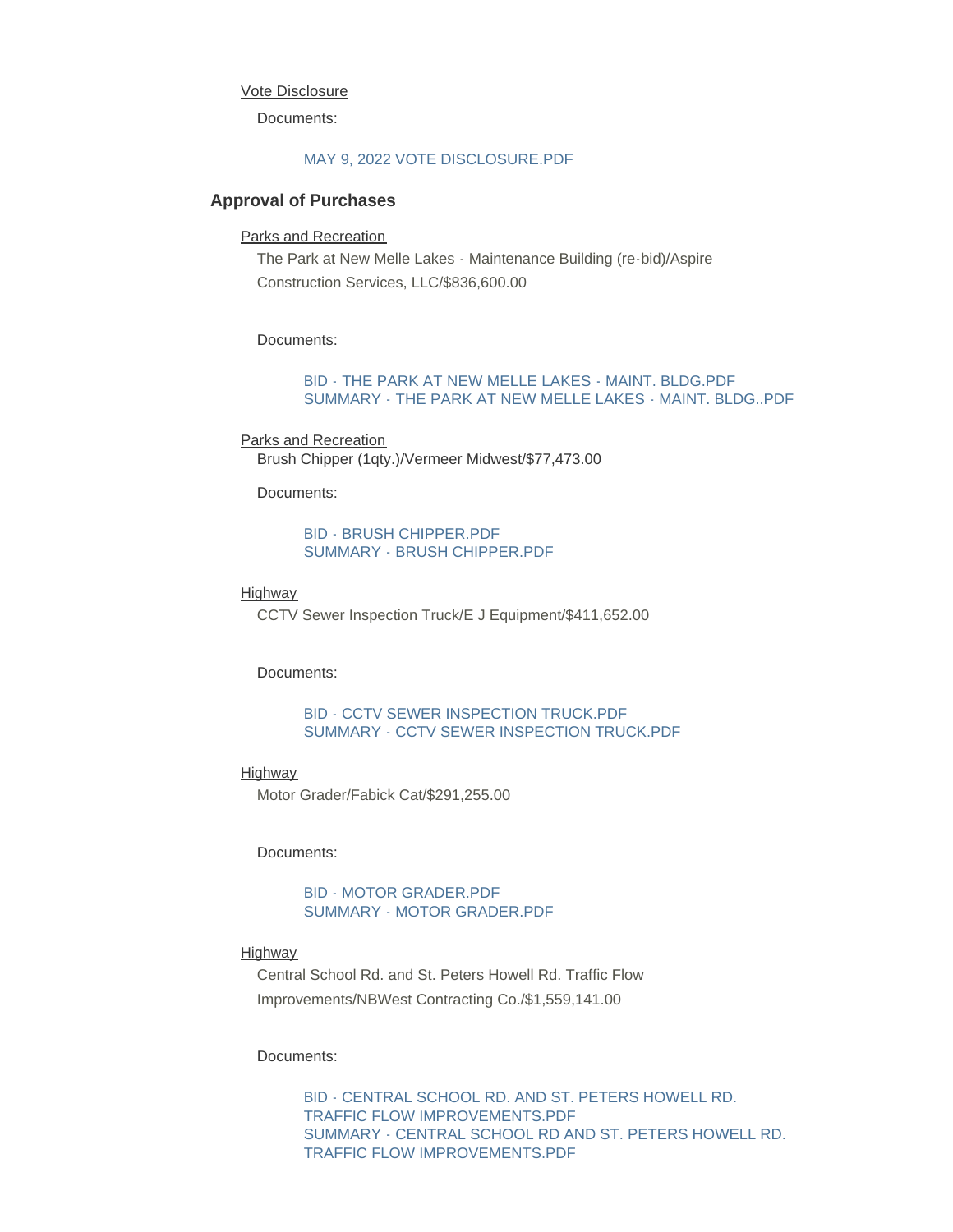## **Approval of Nominations/Appointments**

#### **Miscellaneous**

Parks and Recreation

Change Order No. 3 for Matson Hill Timber Barn/Jackson Building Group/ \$150,924.06

Documents:

[MISC. - CHANGE ORDER NO. 3 MATSON HILL TIMBER BARN.PDF](https://www.sccmo.org/AgendaCenter/ViewFile/Item/10955?fileID=32495) [SUMMARY - CHANGE ORDER NO. 3 MATSON HILL TIMBER](https://www.sccmo.org/AgendaCenter/ViewFile/Item/10955?fileID=32475)  BARN.PDF

#### Information Systems

Amendment No. 1 to Parks Recreation Management Software/RecTrac, LLC dba Vermont Systems/\$107,877.00

Documents:

[AMENDMENT NO. 1 PARKS RECREATION MANAGEMENT](https://www.sccmo.org/AgendaCenter/ViewFile/Item/10956?fileID=32476)  SOFTWARE.PDF [SUMMARY - AMENDMENT NO. 1 PARKS RECREATION](https://www.sccmo.org/AgendaCenter/ViewFile/Item/10956?fileID=32477)  MANAGEMENT SOFTWARE.PDF

### **Facilities**

Change Order No. 1 to Energy Conservation Assessment Project/Schneider Electric Buildings Americas, Inc./\$5,362,505.00

Documents:

[MISC. - CHANGE ORDER NO. 1 ENERGY CONSERVATION](https://www.sccmo.org/AgendaCenter/ViewFile/Item/10975?fileID=32496)  ASSESSMENT.PDF [SUMMARY - CHANGE ORDER NO. 1 ENERGY CONSERVATION](https://www.sccmo.org/AgendaCenter/ViewFile/Item/10975?fileID=32497)  ASSESSMENT PROJECT.PDF

#### **Finance**

2022-2023 Property, All-Lines Liability and Excess Work Comp. Insurance Renewal

Documents:

[MISC. - 2022-2023 PROPERTY, ALL LINES LIABILITY, EXCESS WORK](https://www.sccmo.org/AgendaCenter/ViewFile/Item/10959?fileID=32494)  COMP. INSURANCE RENEWAL.PDF [SUMMARY - 2022-2023 PROPERTY, ALL LINES LIABILITY, EXCESS](https://www.sccmo.org/AgendaCenter/ViewFile/Item/10959?fileID=32483)  WORK COMP. INSURANCE RENEWAL.PDF

#### Community Development

Findings of Fact, Conclusions of Law, Decision and Order for Bill No. 5058

Documents:

[MISC. - FINDINGS OF FACT, CONCLUSION, DECISION AND ORDER](https://www.sccmo.org/AgendaCenter/ViewFile/Item/10976?fileID=32837)  FOR BILL NO. 5058.PDF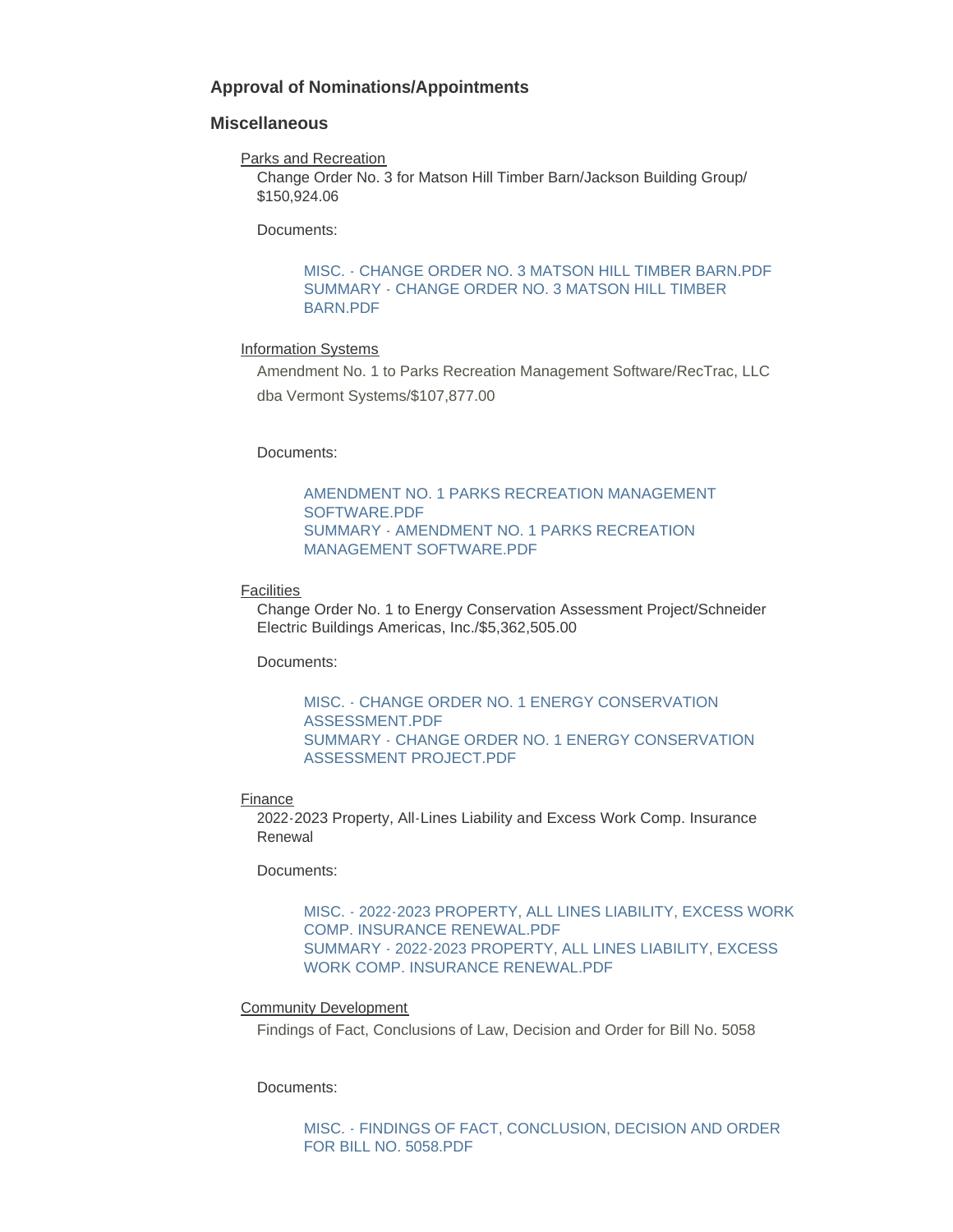# ITEMS REMOVED FROM THE CONSENT AGENDA

# RESOLUTIONS

## **Resolution 22-06**

A resolution authorizing a grant application for CDBG - Disaster Recovery Funds

Documents:

[RESOLUTION NO. 22-06.PDF](https://www.sccmo.org/AgendaCenter/ViewFile/Item/10985?fileID=32835) [SUMMARY - RESOLUTION NO. 22-06.PDF](https://www.sccmo.org/AgendaCenter/ViewFile/Item/10985?fileID=32785)

# BILLS FOR FINAL PASSAGE

# **Bill No. 5062**

RZ22-05 rezone land from A to RR/3866 S. Point Prairie Rd./Grapenthin Family Ltd. Partnership and Kenneth and Michelle Baker, owner/Lombardo Homes, applicant

Documents:

[BILL NO. 5062.PDF](https://www.sccmo.org/AgendaCenter/ViewFile/Item/10942?fileID=32305) [SUMMARY - BILL NO. 5062.PDF](https://www.sccmo.org/AgendaCenter/ViewFile/Item/10942?fileID=32306) [PROPOSED SUBSTITUTE BILL NO. 5062.PDF](https://www.sccmo.org/AgendaCenter/ViewFile/Item/10942?fileID=32768) [SUMMARY - PROPOSED SUBSTITUTE BILL NO. 5062.PDF](https://www.sccmo.org/AgendaCenter/ViewFile/Item/10942?fileID=32769)

#### **Bill No. 5063**

RZ22-06 rezone land from A to R1D and R1A/Dyer Road/Thomas and Julie McMenamy, owner/Charlestowne Crossing, LLC, applicant

Documents:

[BILL NO. 5063.PDF](https://www.sccmo.org/AgendaCenter/ViewFile/Item/10943?fileID=32307) [SUMMARY - BILL NO. 5063.PDF](https://www.sccmo.org/AgendaCenter/ViewFile/Item/10943?fileID=32308) [ADDITIONAL INFORMATION - COPY OF COVENANTS AND](https://www.sccmo.org/AgendaCenter/ViewFile/Item/10943?fileID=32309)  RESTRICTIONS THE GROVE AT RIVERDALE.PDF

## **Bill No. 5064**

Authorizing an Associate Membership Agreement for the St. Charles County Regional Drug Task Force

Documents:

[BILL NO. 5064.PDF](https://www.sccmo.org/AgendaCenter/ViewFile/Item/10944?fileID=32310) [SUMMARY - BILL NO. 5064.PDF](https://www.sccmo.org/AgendaCenter/ViewFile/Item/10944?fileID=32311)

# BILLS FOR INTRODUCTION

## **Bill No. 5065**

Amending Section 500.150 Residential Code for one- and two-family dwellings

Documents:

[BILL NO. 5065.PDF](https://www.sccmo.org/AgendaCenter/ViewFile/Item/10977?fileID=32755) [SUMMARY - BILL NO. 5065.PDF](https://www.sccmo.org/AgendaCenter/ViewFile/Item/10977?fileID=32756)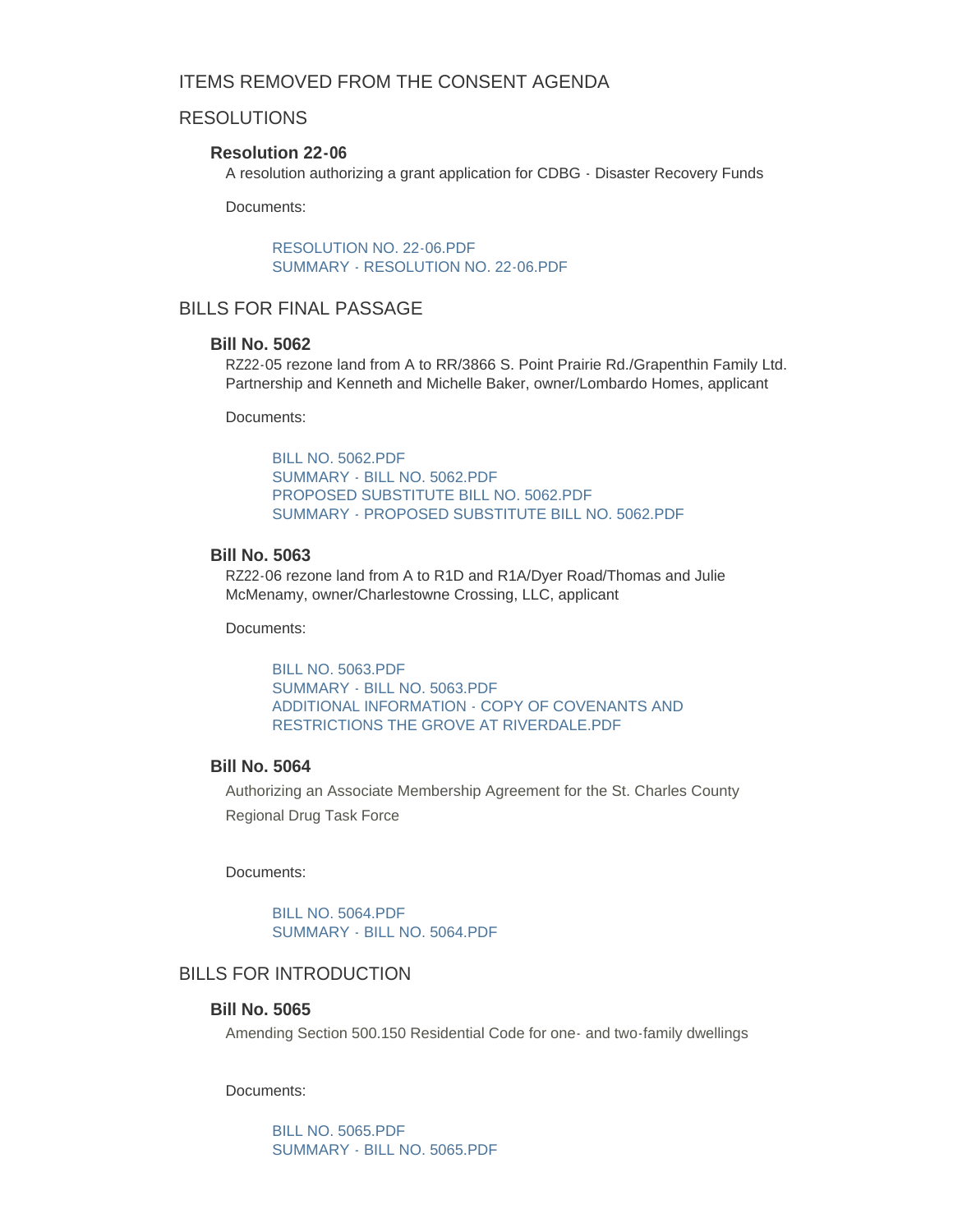## **Bill No. 5066**

Approving the preliminary plat for Sommer Oaks

Documents:

[BILL NO. 5066.PDF](https://www.sccmo.org/AgendaCenter/ViewFile/Item/10978?fileID=32757) [SUMMARY - BILL NO. 5066.PDF](https://www.sccmo.org/AgendaCenter/ViewFile/Item/10978?fileID=32758)

# **Bill No. 5067**

Authorizing MHTC's State Block Grant Agreement, Airport Improvement Program **Grant** 

Documents:

[BILL NO. 5067.PDF](https://www.sccmo.org/AgendaCenter/ViewFile/Item/10979?fileID=32759) [SUMMARY - BILL NO. 5067.PDF](https://www.sccmo.org/AgendaCenter/ViewFile/Item/10979?fileID=32760)

# **Bill No. 5068**

Authorizing annual agreements with the University of MO Extension Council for services up to \$100,000.00

Documents:

#### [BILL NO. 5068.PDF](https://www.sccmo.org/AgendaCenter/ViewFile/Item/10980?fileID=32761)

#### **Bill No. 5069**

Authorizing agreements for participation in the Regional Information and Intelligence **Center** 

Documents:

#### [BILL NO. 5069.PDF](https://www.sccmo.org/AgendaCenter/ViewFile/Item/10982?fileID=32765)

#### **Bill No. 5070**

Authorizing agreement with CCRB and DDRB as subrecipients of ARPA funds

Documents:

#### [BILL NO. 5070.PDF](https://www.sccmo.org/AgendaCenter/ViewFile/Item/10983?fileID=32792)

# **Bill No. 5071**

Amending the 2022 Budget for repair, replacement, and reconstruction of deteriorating concrete and pavement on County and subdivision roads

Documents:

[BILL NO. 5071.PDF](https://www.sccmo.org/AgendaCenter/ViewFile/Item/10984?fileID=32767) [SUMMARY - BILL NO. 5071.PDF](https://www.sccmo.org/AgendaCenter/ViewFile/Item/10984?fileID=32787)

**Bill No. 5072**